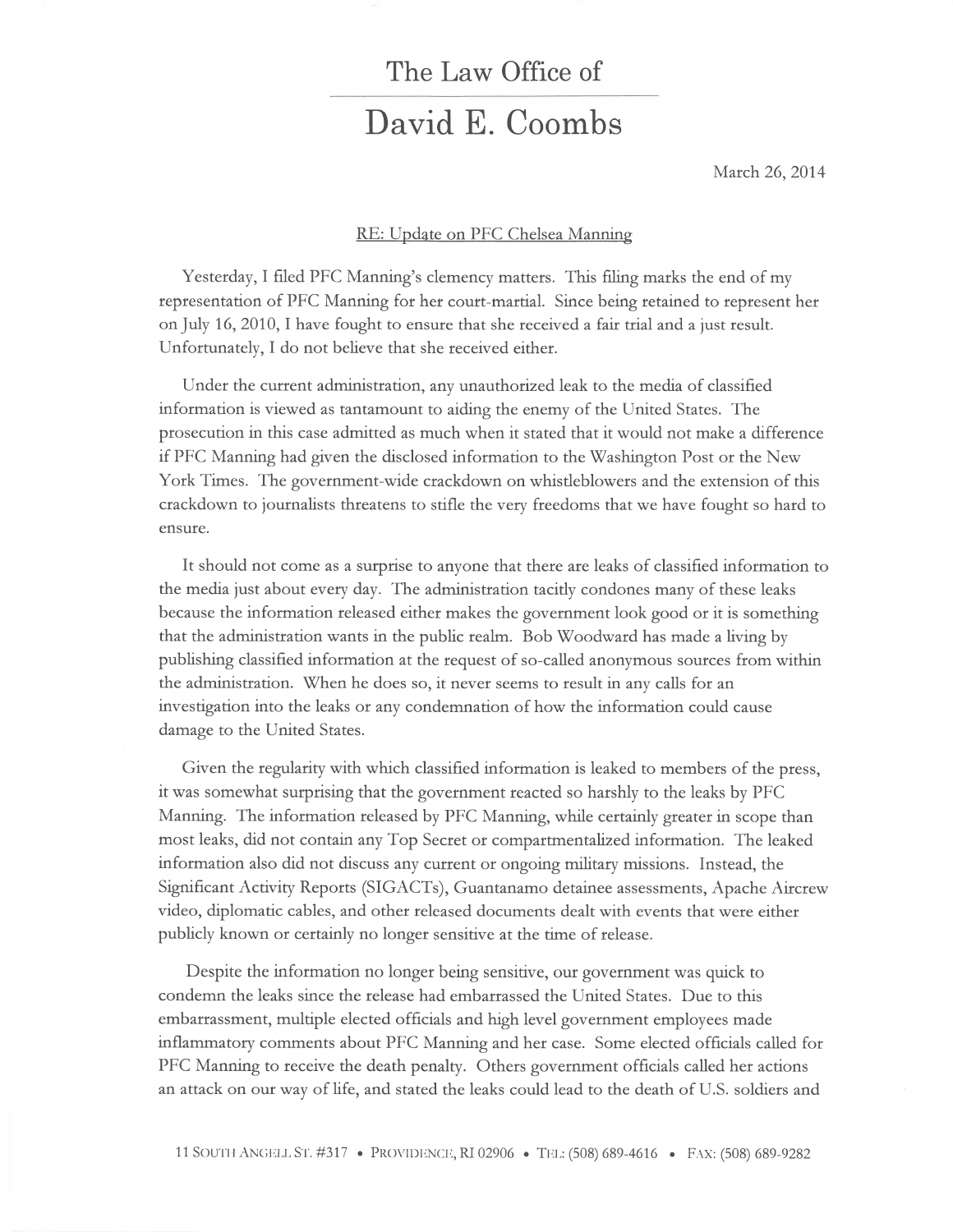the sources assisting us. And still others pronounced guilt before her trial even started by saying she broke the law. The emotional and often hyperbolic rhetoric infected the military judicial process. The attention generated from this case placed a very heavy civilian thumb on the miJitary scales of justice. Whether this thumb was placed intentionally or unintentionally, it influenced the process. The impact from the preftial statements caused the prosecution to adopt a "take no prisoners" approach to military justice, and the military judge to believe that she needed to send a message with her sentence.

Anyone familiar with this case would agree that a thirty-five year sentence is excessive for PFC Manning's conduct. The information disclosed by PFC Manning was not our nation's most vital secrets. During the trial, the prosecution struggled to show any real damage to our country as a result of these disclosures. What damage it could show was speculative at best. The reality of the situation is that this information did not cause any real damage to out country. The Information Review Task Force (IRTF) and the other damage assessments by our government confirmed as much. Unfortunately, the hysterical response to these leaks influenced the military justice process, and resulted in a disproportionate sentence for PFC Manning.

As many of you know, I have filed a pardon request with President Barack Obama. I have also filed a clemency request with the Secretary of the Army. Both actions were not acted upon. Instead, I was told that action needed to be taken on PFC Manning's case by the convening authority and appellate courts prior to any consideratton of a pardon or clemency. As such, it is my hope that the convening authority, Major General Jeffrey S. Buchanan, will take this opportunity to act when others have not. It is within his power ro disapprove the improper findings of guilt and to reduce the unjust sentence.

Once Maior General Buchanan takes action on the case, it will go to the Army Court of Criminal Appeals (ACCA) for appellate review. PFC Manning will be represented at ACCA by military appellate defense counsel ftom the Army's Defense Appellate Division along with civilian appellate counsel, Nancy Hollander of the firm Freedman Boyd Hollander.

I will continue to assist Chelsea in matters related to her official name change and teceiving hotmone replacement therapy while in confinement. I am hopeful that we will have positive news to report on both of these issues very soon.

I would like to end this letter by thanking everyone who has supported Chelsea over the last few years, and who continues to support her as we transition to the appellate stage of her court-martial. The effort to represent Chelsea could not have been done without the outstanding trial defense team consisting of Major Thomas Hurley, Captain Joshua Tooman, Chief Warrant Officer 2 Melissa Santiago and Staff Sergeant Jessice Bennett. I would also like to thank the following for their efforts on behalf of PFC Manning: Tanya Monestier, Joshua Dunn, Charles Ganiel, Cassius Hall, Lillian Smith, Dr. Patrick Jehle, Commander David Moulton, Eric Lakes, Trent Struttman, Deborah Grey, Morris Davis, Lauren